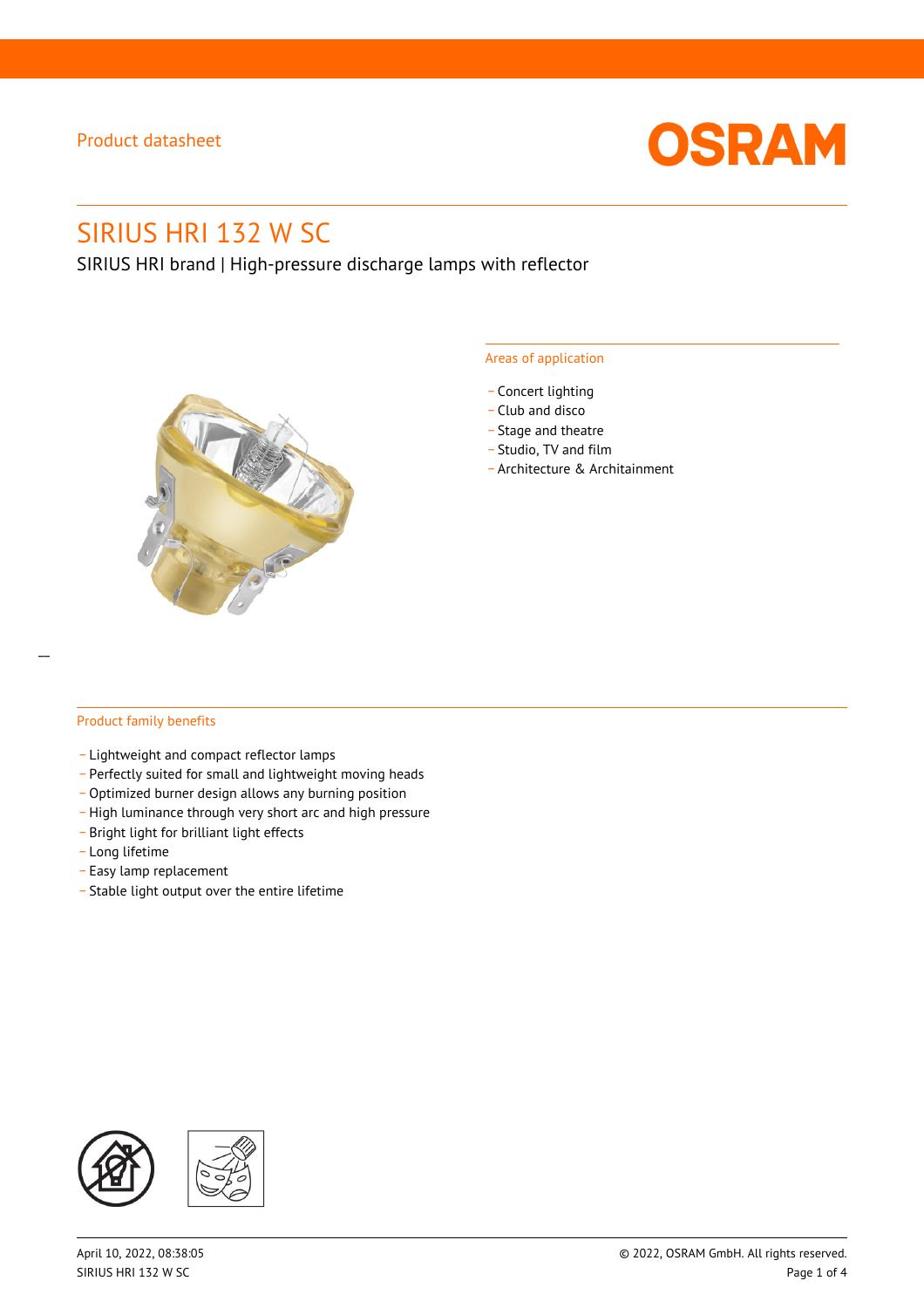#### Technical data

#### **Electrical data**

| Nominal wattage        | 132.00 W  |
|------------------------|-----------|
| <b>Nominal current</b> | 1.8A      |
| Ignition voltage       | $2.5$ kVp |
| Nominal voltage        | 62.0 V    |

#### **Photometrical data**

| Nominal luminous flux     | 5150 lm |
|---------------------------|---------|
| Color temperature         | 9200 K  |
| Color rendering index Ra  | 60      |
| Maximum color temperature | 9200 K  |

## **Light technical data**

| <b>Focal length</b>      | 37.7 mm    |
|--------------------------|------------|
| Aperture window, maximum | $5x3.8$ mm |

### **Dimensions & weight**



| <b>Diameter</b> | 46.0 mm          |
|-----------------|------------------|
| Length          | $max. 44$ mm     |
| Arc length      | $1.0 \text{ mm}$ |

#### **Lifespan**

**Lifespan** 6000 h

## **Capabilities**

| <b>Burning position</b> | Any    |
|-------------------------|--------|
| Cooling                 | Forced |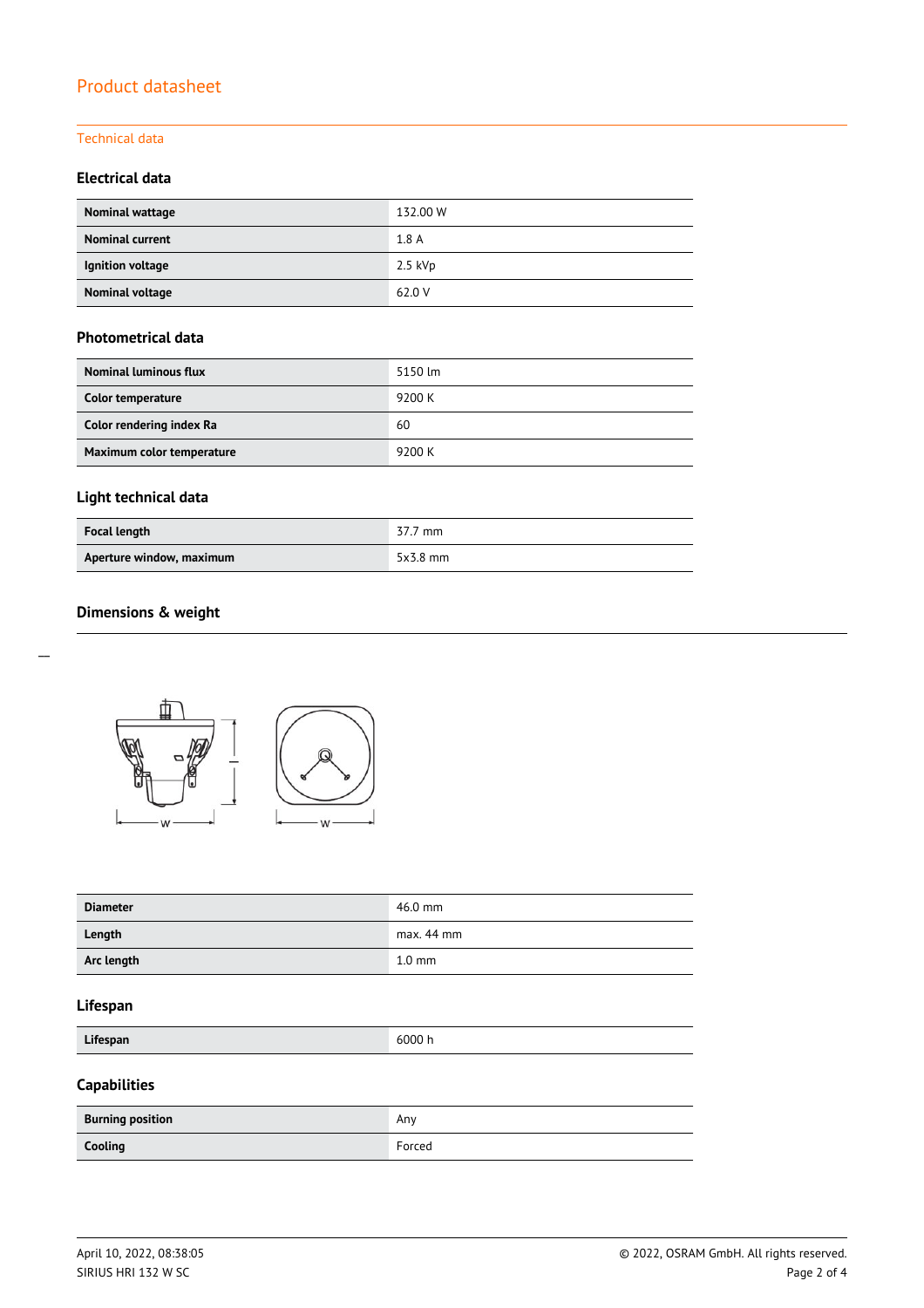#### **Certificates & standards**

**EEI – Energy Label** A

#### **Environmental information**

## **Information according Art. 33 of EU Regulation (EC) 1907/2006 (REACh)**

| Date of Declaration               | 07-04-2022                                    |  |
|-----------------------------------|-----------------------------------------------|--|
| <b>Primary Article Identifier</b> | 4052899011335   4052899028708   4052899197404 |  |
| Candidate List Substance 1        | No declarable substances contained            |  |
| Declaration No. in SCIP database  | In work                                       |  |